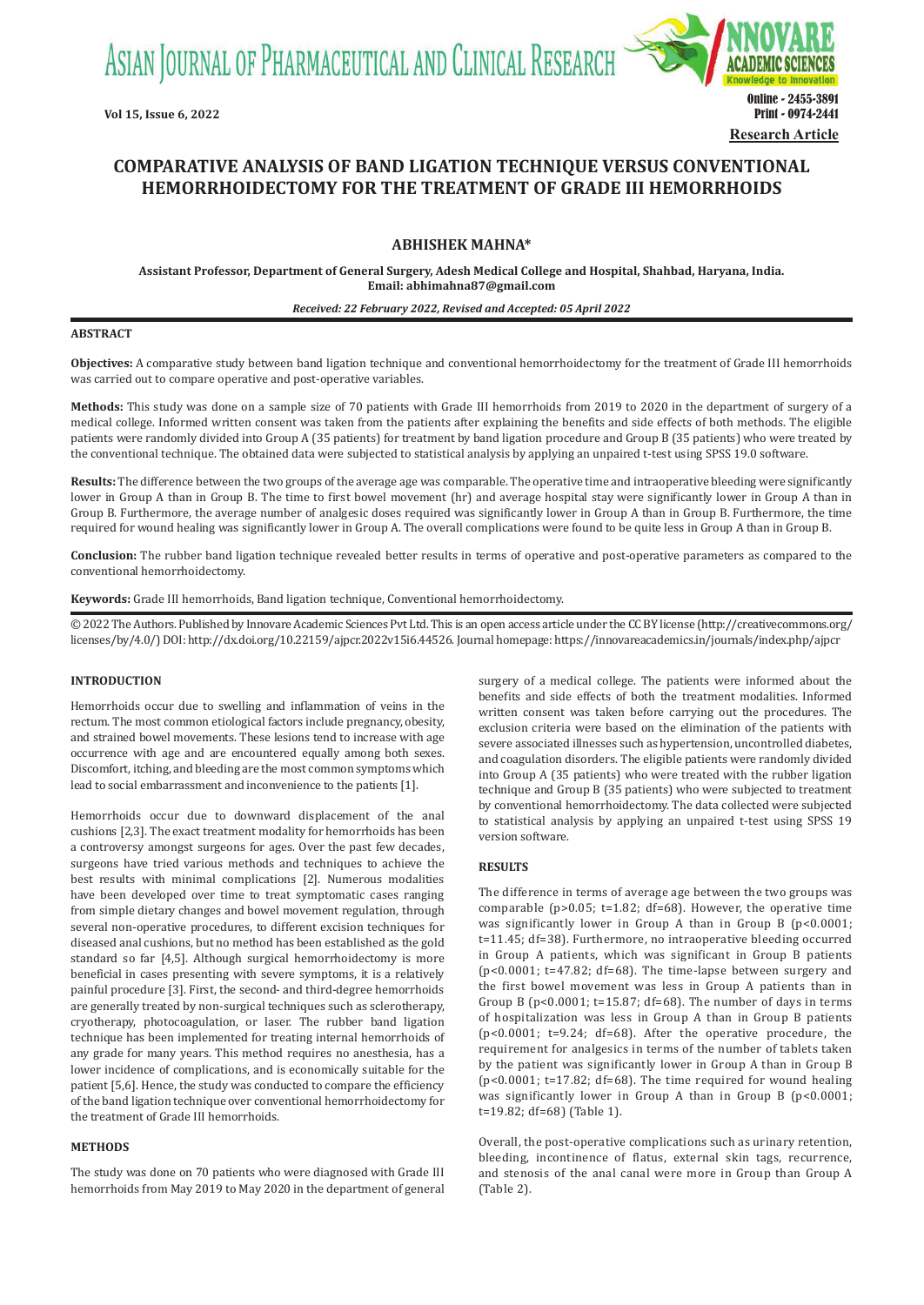| Table 1: Distribution of the patients as per the various study variables |  |  |  |
|--------------------------------------------------------------------------|--|--|--|
|--------------------------------------------------------------------------|--|--|--|

| <b>Group A</b><br>$(Mean \pm SD)$ $(n=35)$ | <b>Group B</b><br>$(Mean \pm SD)$ $(n=35)$            | p-value<br>(t-unpaired)                                                                  |
|--------------------------------------------|-------------------------------------------------------|------------------------------------------------------------------------------------------|
| $46\pm2.92$ yrs.                           | $49\pm5.13$ yrs.                                      | $p > 0.05$ ; t=1.82; df=68                                                               |
| $10.21 \pm 2.92$ ml                        | $64\pm5.72$ ml                                        | $p<0.0001$ ; t=11.45; df=38<br>$p<0.0001$ ; t=47.82; f=68                                |
| $15.41 \pm 4.5$ h                          | $34\pm2.14$ h                                         | $p<0.0001$ ; t=15.87; df=68                                                              |
| $8\pm3$ Tabs                               | $26\pm3.1$ Tabs                                       | $p<0.0001$ ; t=9.24; df=68<br>$p<0.0001$ ; t=17.82; df=68<br>$p<0.0001$ ; t=19.82; df=68 |
|                                            | $17+7.23$<br>$2.35 \pm 1.23$ days<br>$10\pm3.92$ days | $40\pm 6.34$<br>$4.16 \pm 2.93$ days<br>$31\pm4.72$ days                                 |

**Table 2: Distribution of the patients as per post‑operative complications in two different treatments groups**

| Complications          | Group A $(n=35)$ | Group B $(n=35)$ |
|------------------------|------------------|------------------|
| Urinary retention      | 1(2.85)          | $4(11.42\%)$     |
| Bleeding               | 1(2.85)          | $2(5.71\%)$      |
| Incontinence of flatus | 1(2.85)          | $4(11.42\%)$     |
| External tags          | 1(2.85)          | $5(14.28\%)$     |
| Recurrence             | 1(2.85)          | $1(2.85\%)$      |
| Anal stenosis          | 0(0)             | $2(5.71\%)$      |
| Total                  | 6(17.14)         | 18 (51.42%)      |

## **DISCUSSION**

The first known record of this hemorrhoids dates back to 1700 BCE Egyptian papyrus. In 460 BCE, Hippocrates suggested a treatment similar to modern rubber band ligation using a needle and tying them with thick woolen thread [7-10]. Despite centuries of studies, precise etiology is still a dilemma since the disease presents with various symptoms. Hemorrhoids affect about 4.7–39.8% of the general population [8,11]. The anatomical and histological classifications given to characterize the disease are based on studies in the past 30 years, leading to the development of several novel treatment options. This technique of banding or ligating the hemorrhoidal mass has laid the foundation of many methods over decades [12]. The rubber band ligation technique was introduced by Blaisdell in 1958 but popularized by Barron. The shrinkage of vessels supplying hemorrhoids leads to ulceration and sloughing, which eventually heals over time [12,13]. The location of the dentate line by the surgeon is critical as operating the lesion above this level helps reduce pain and discomfort. This technique yields good results in cases with Grades II, III, and even IV hemorrhoids. Barron's technique originally implicated the ligation of one hemorrhoid at a time and further bandings at intervals of 3 weeks [13]. However, studies conducted over the period suggest no significant increase in discomfort to the patient or any other complications, with multiple bandings in a single procedure [14,15]. None of the study group patients had symptoms of anal stenosis during the study. Larger trials and meta-analyses reveal that rubber band ligation is more effective and less likely to require any further treatment [16].

In the present study, the difference between the two groups in average age was comparable (p>0.05; t=1.82; df=68). The operative time was significantly lower in Group A than in Group B (p<0.0001; t=11.45; df=38). Intraoperative bleeding was nil to minimal in Group A compared to Group B (p<0.0001; t=47.82; df=68). The time-lapse between the procedure and the first bowel movement (hr) was significantly lower in Group A than in Group B (p<0.0001; t=15.87; df=68). The number of days of hospitalization was also lower in Group A than in Group B (p<0.0001; t=9.24; df=68). The average number of doses of analgesics required was significantly lower in Group A than in Group B (p<0.0001; t=17.82; df=68). The time for wound healing was significantly lower in Group A than in Group B (p<0.0001; t=19.82; df=68). The overall postoperative complications were more in GroupB (51.42%) as compared to Group A (10%). The complications such as urinary retention, bleeding, incontinence of flatus, external tags recurrence, and anal stenosis were more common in Group B than in Group A. The results of the present study were similar to those in the study by Nikam *et al*. During the first follow-up, the success rate for Grade II hemorrhoids was 85% (35/41) as compared to 21% (4/19) in Grade III hemorrhoids. The unsuccessful 20 patients were subjected to repeat surgery by banding. However, only two patients responded to the procedure. At the end of 6 weeks, 36 patients with Grade II hemorrhoids (88%) were free of the lesion. The failure rate was higher for Grade III hemorrhoids (68.42%, n=13) [16].

## **CONCLUSION**

The band ligation technique is preferred over the conventional approach for the treatment of Grade III hemorrhoids, as it involves a much lower risk of pain and a shorter recovery period as compared to the surgical methods. This procedure is a safe, effective, less time-consuming, lowcost, and easy-to-use method. The operative outcomes such as minimal intraoperative bleeding, less time-lapse between procedure and the first bowel movement, the lesser requirement for post-operative analgesics, and low morbidity indicate that the rubber band ligation method is better as compared to a conventional hemorrhoidectomy. However, the location of the dentate line is an important aspect of the success of the procedure. Further studies with a larger sample group can be conducted in the future to establish a solid conclusion.

#### **AUTHORS' FUNDING**

None, as the study was conducted on patients admitted after being diagnosed with hemorrhoids in the surgery department of the medical college.

#### **CONFLICTS OF INTEREST**

None.

### **REFERENCES**

- 1. Hardy A, Chan CL, Cohen CR. The surgical management of hemorrhoids-a review. Dig Surg 2005;22:26-33. doi:10.1159/000085343, PMID 15838168
- 2. Phillips RK, Hollingshead JR. Hemorrhoids: Current diagnosis and treatment. Postgrad Med J 2016;92:4-8.
- 3. Brown SR, Tiernan JP, Watson AJ, Biggs K, Shephard N, Wailoo AJ, *et al.* Hemorrhoidal artery ligation versus rubber band ligation for the management of symptomatic second-degree and third-degree hemorrhoids (Hubble): A multicentre, open-label, randomized controlled trial. Lancet 2016;388:356-64.
- Lohsiriwat V. Treatment of hemorrhoids: A coloproctologist's view. World J Gastroenterol 2015;21:9245-52. doi: 10.3748/wjg.v21.i31.9245, PMID 26309351
- 5. Lu LY, Zhu Y, Sun Q. A retrospective analysis of short and long term efficacies of RBL for hemorrhoids. Eur Rev Med Pharmacol Sci 2013;17:2827-30. PMID 24174368
- 6. Nisar PJ, Scholefield JH. Managing hemorrhoids. Br Med J 2003;327:847-51. doi: 10.1136/bmj.327.7419.847, PMID 14551102
- 7. Cataldo P, Ellis CN, Gregorcyk S, Hyman N, Buie WD, Church J, *et al.*  Practice parameters for the management of hemorrhoids (revised). Dis Colon Rectum 2005;48:189-94. doi: 10.1007/s10350-004-0921-4, PMID 15711856
- 8. Hulme-Moir M, Bartolo DC. Hemorrhoids. Gastroenterol Clin North Am 2001;30:183-97. doi: 10.1016/s0889-8553(05)70173-4, PMID 11394030